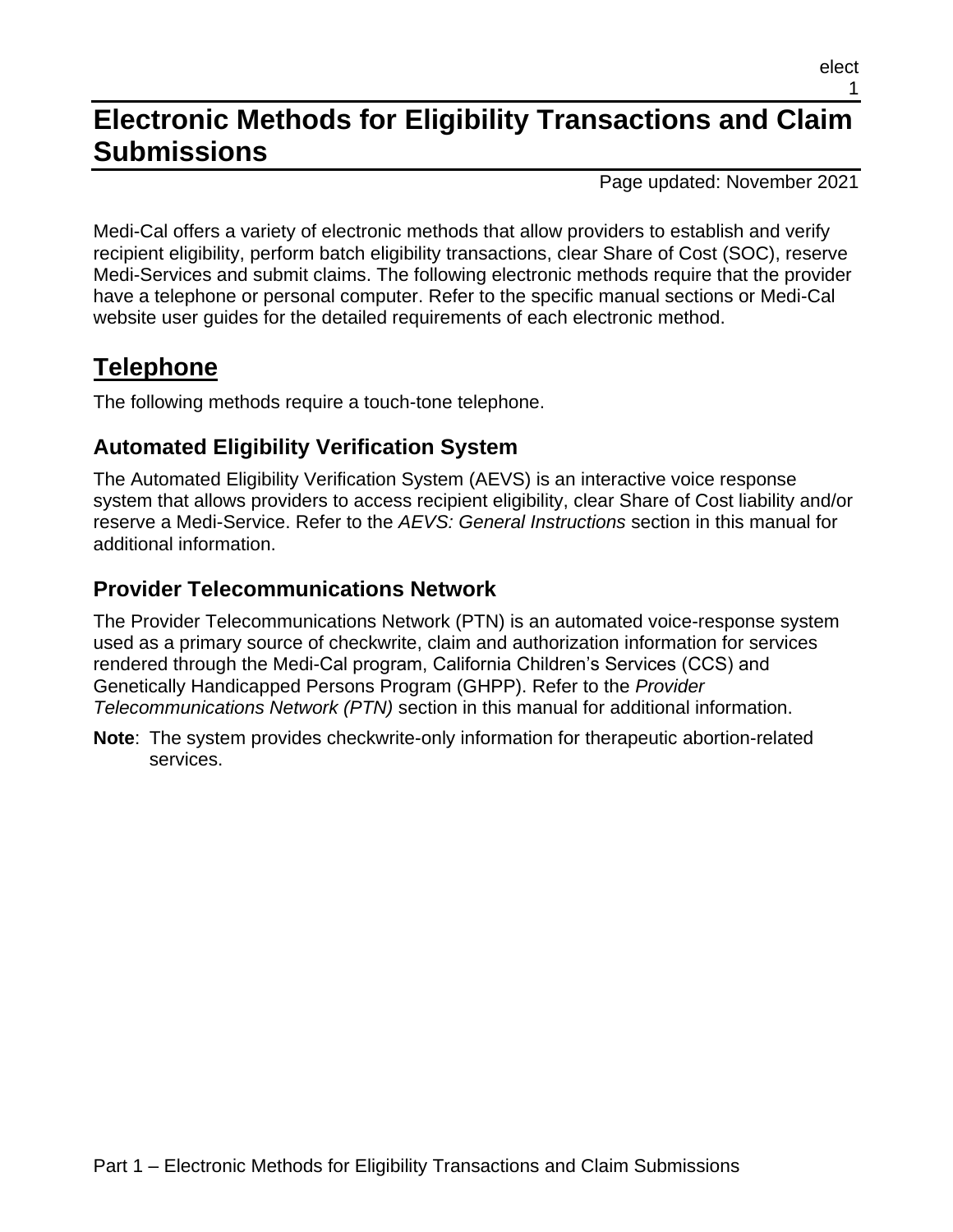# **Personal Computer/Internet**

The following methods require a personal computer, modem and/or Internet access.

## **Computer Media Claims**

The Computer Media Claims (CMC) system permits the submission of Medi-Cal claims via modem (telecommunications) or on the Medi-Cal website at *www.medi-cal.ca.gov*. Refer to the *CMC* section in this manual for additional information.

Some claims require electronic attachments. Electronic attachments can be sent to Medi-Cal by an approved third-party vendor who will preprocess the attachments and submit them on behalf of the provider. For electronic attachment submissions, the (Attachment Control Number) ACN will be supplied to the provider by the vendor and must be entered in the ASC X12N 837 v.5010 *Paperwork (PWK) Segments*. Contact information for electronic attachment vendors can be found on the Medi-Cal Web site in the *CMC Developers, Vendors and Billing Services Directory*.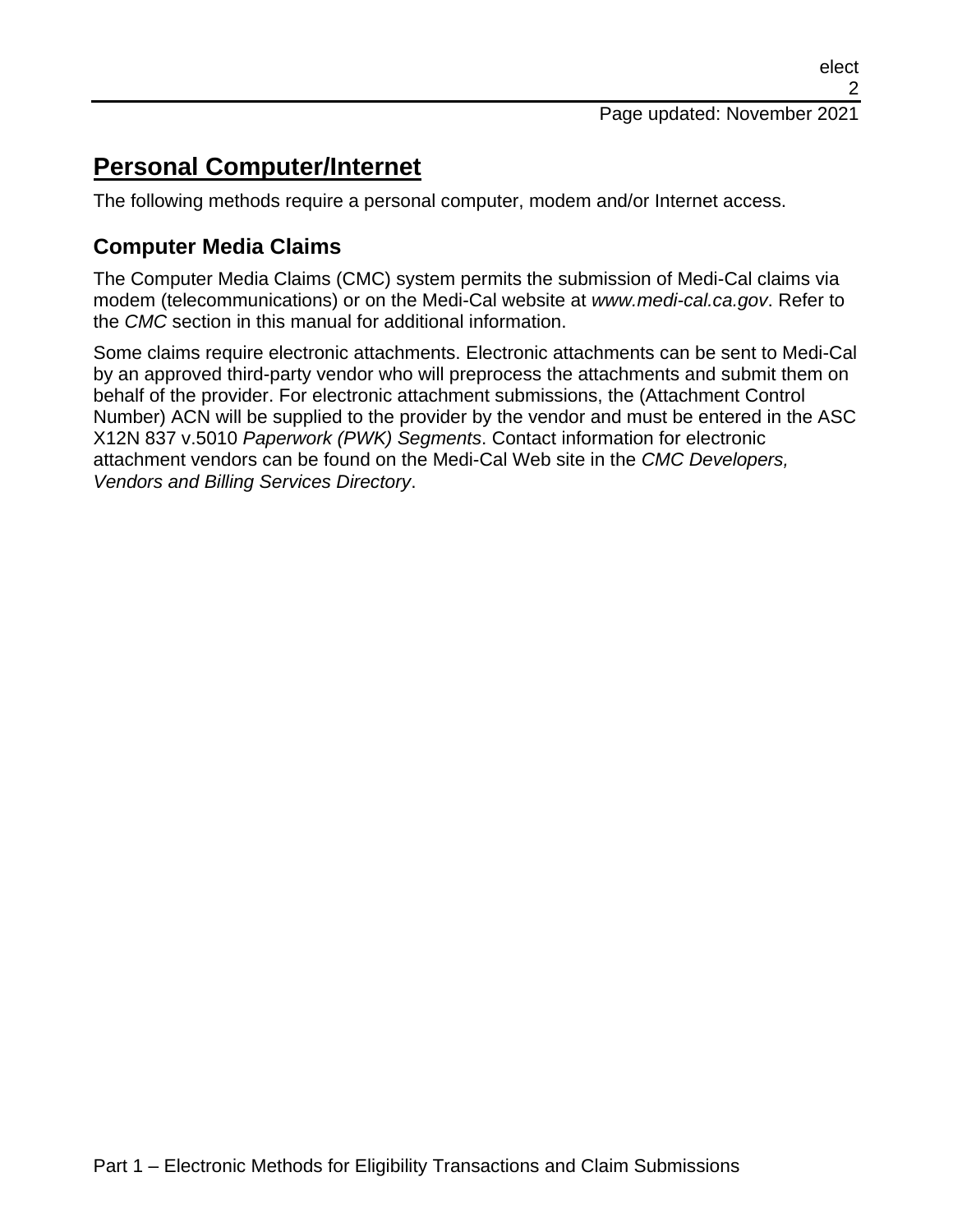### Page updated: November 2021

## **[‹‹E](#page-6-0)lectronic Claims Resubmissions/Voids: 837I and 837P**

The 837 electronic transactions claim format allows a provider to initiate changes to alreadyadjudicated claims. Providers can electronically resolve a claim denial or incorrect payment for inpatient, outpatient, general medicine, obstetric, allied health, long term care or vision care claims originally submitted via 837I or 837P electronic claims or as *CMS-1500* or *UB-04* paper claims.

The claim is resubmitted through Transactions Services on the Medi-Cal website at *www.medi-cal.ca.gov* with either frequency type code "7" (replacement of prior claim) or "8" (void/cancel of prior claim). The timeline for resubmitted claims is within six months of the claim payment or denial date of the *Remittance Advice Details* (RAD) on which the claim appeared.

To resubmit claims, providers must follow standards outlined in the X12 Technical Review Type 3 (TR3) 837 implementation guide and in particular instructions for National Uniform Billing Data Element Specifications Loop 2300 CLM05-3. TR3 documents are available for purchase from the Washington Publishing Company website at *www.wpc-edi.com.*

Replacement and void claims can be sent in the same batch as new claims.

| <b>Claim Frequency</b><br><b>Code/Definition</b> | <b>Use</b>                                                                                                                                                            | <b>Filing Guidelines</b>                                                                                                    | <b>Result</b>                                                                                                                                                                           |
|--------------------------------------------------|-----------------------------------------------------------------------------------------------------------------------------------------------------------------------|-----------------------------------------------------------------------------------------------------------------------------|-----------------------------------------------------------------------------------------------------------------------------------------------------------------------------------------|
| 7 (Replacement of<br>claim)                      | Use to replace a<br>claim line or entire<br>claim in an already<br>adjudicated paid or<br>denied claim (see<br>following instructions<br>per claim type)              | File the claim line or<br>entire electronic<br>claim including all<br>services for which<br>reconsideration is<br>requested | Medi-Cal will adjust<br>the original claim.<br>The corrections<br>submitted will be<br>reflected on the 835<br>Transaction and/or<br>paper Remittance<br><b>Advice Details</b><br>(RAD) |
| 8 (Void/Cancel of<br>prior claim)                | Use to eliminate an<br>already adjudicated<br>claim for a specific<br>provider, recipient<br>and date of service<br>(see following<br>instructions per<br>claim type) | File the claim<br>electronically and<br>include all claims<br>data and charges<br>that were on the<br>original claim        | Medi-Cal will void<br>the original claim<br>from history based<br>on request, which<br>will be reflected on<br>the 835 Transaction<br>and/or paper RAD»                                 |

#### **Table Outlining Use and Claim-Filing Guidelines for Claim Frequency Codes '7' and '8'**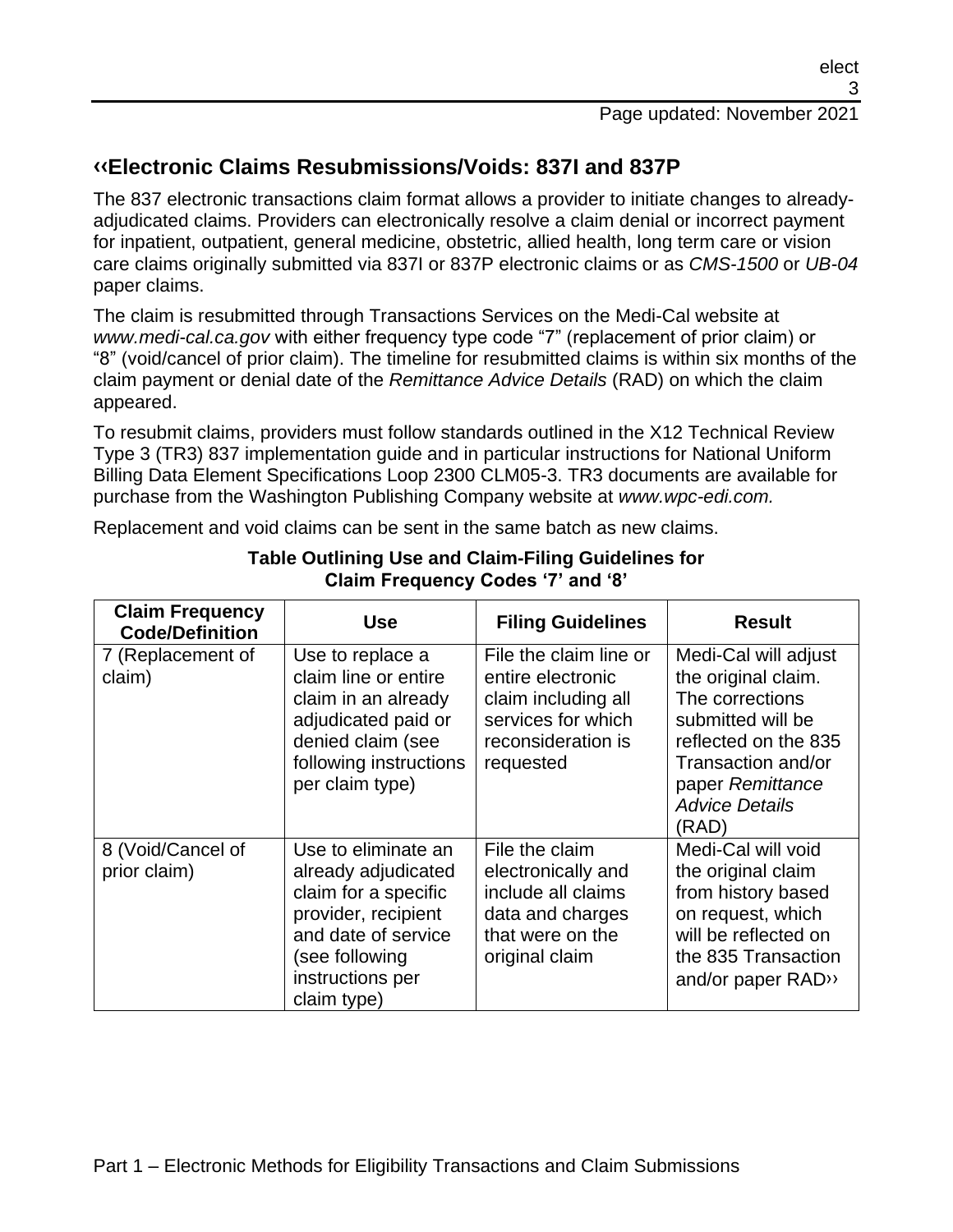### Page updated: November 2021

### [‹‹C](#page-6-0)laims resubmitted with Frequency Type code "7"

Electronic allied health, long term care, medical services, obstetric, outpatient and vision care claims submitted with frequency type code "7" (replacement claim):

- Are used to modify only one claim. They cannot be used to replace multiple original claims.
- Must contain corrected information for the original claim.
- Must include the 13-digit Claim Control Number (CCN) from the original paid claim. For the claim to be considered for full reimbursement, the RAD date for the previous claim payment or denial must be within six months of the date the replacement was submitted.

Electronic inpatient claims resubmitted with frequency type code "7" (replacement claim):

• Replace the entire inpatient claim.

### Claims resubmitted with Frequency Type code "8"

Electronic long term care, medical services, outpatient and vision care claims resubmitted with Frequency Type code "8" (void/cancel of prior claim):

- Must include the 13-digit CCN from the original paid claim.
- Serve as a full void for one claim line only. Multiple original claim lines cannot be voided with one void claim transaction.

Electronic inpatient claims resubmitted with frequency type code "8" (void/cancel of prior claim):

• Void the entire inpatient claim.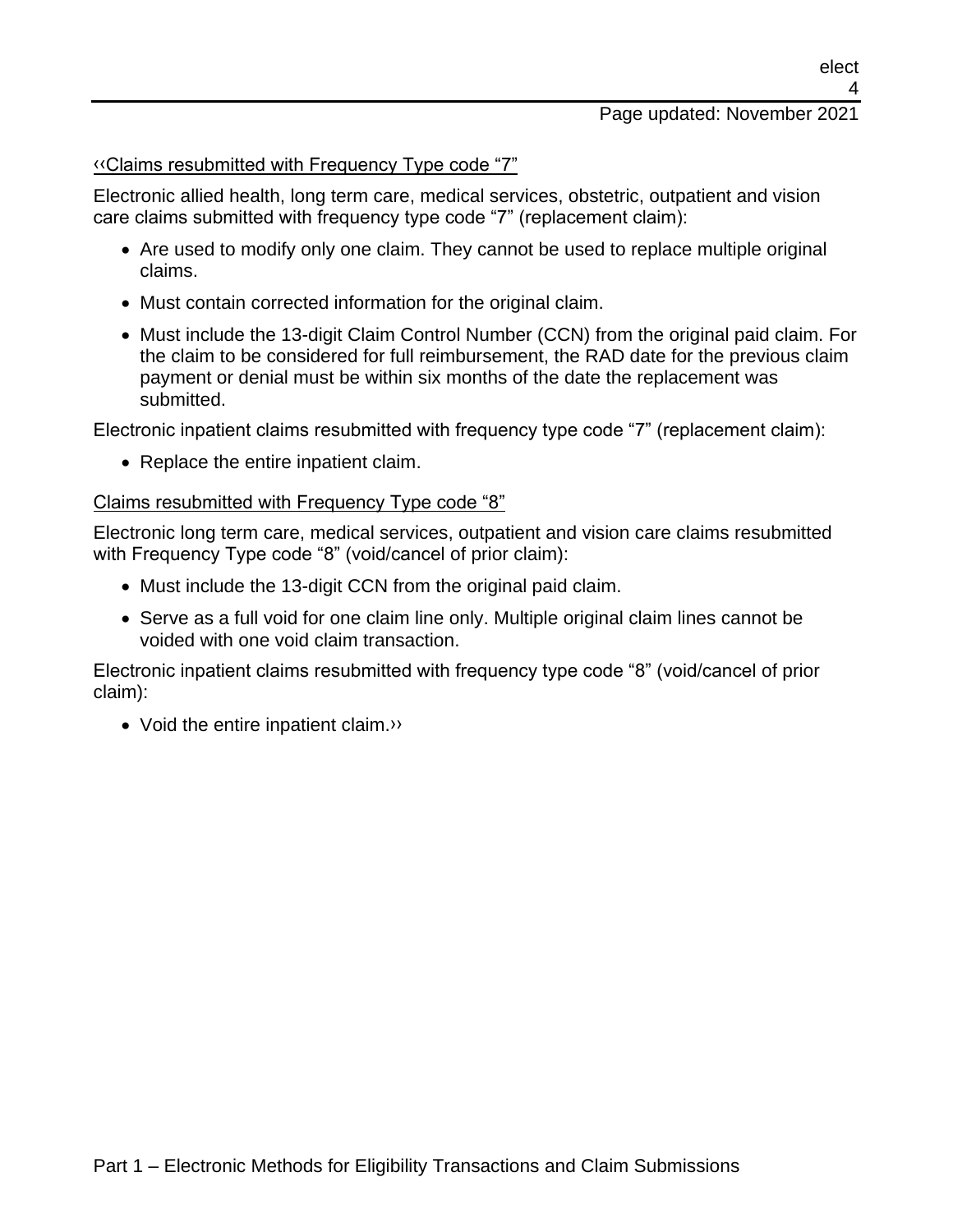# Page updated: November 2021

#### [‹‹C](#page-6-0)orrect Claim Control Number for Crossover Claims

Providers resubmitting a Medicare to Medi-Cal crossover claim should take care to enter the CCN from the Medi-Cal claim they are resubmitting and not the CCN from the Medicare claim.

#### Claim Attachments

Attachments required with the initial claim submission are required for replacement claim submissions. Copies of claims initially submitted on paper are not needed. Information from the paper claim will already have been keyed into the claims processing system.

No attachments are required when voiding a claim. No proof of timeliness is required.

Information about submitting attachments for electronic claims are available in the *Billing Instructions: Acceptable Claims, Attachments and ASC X12N 835 v.5010 Transactions* section of the *Medi-Cal Computer Media Claims (CMC) Billing and Technical Manual*.

#### Reimbursement

If the initial adjudicated claim was subject to a reimbursement reduction due to late claim submission, then reimbursement for the resubmitted claim also will be reduced.<sup>>></sup>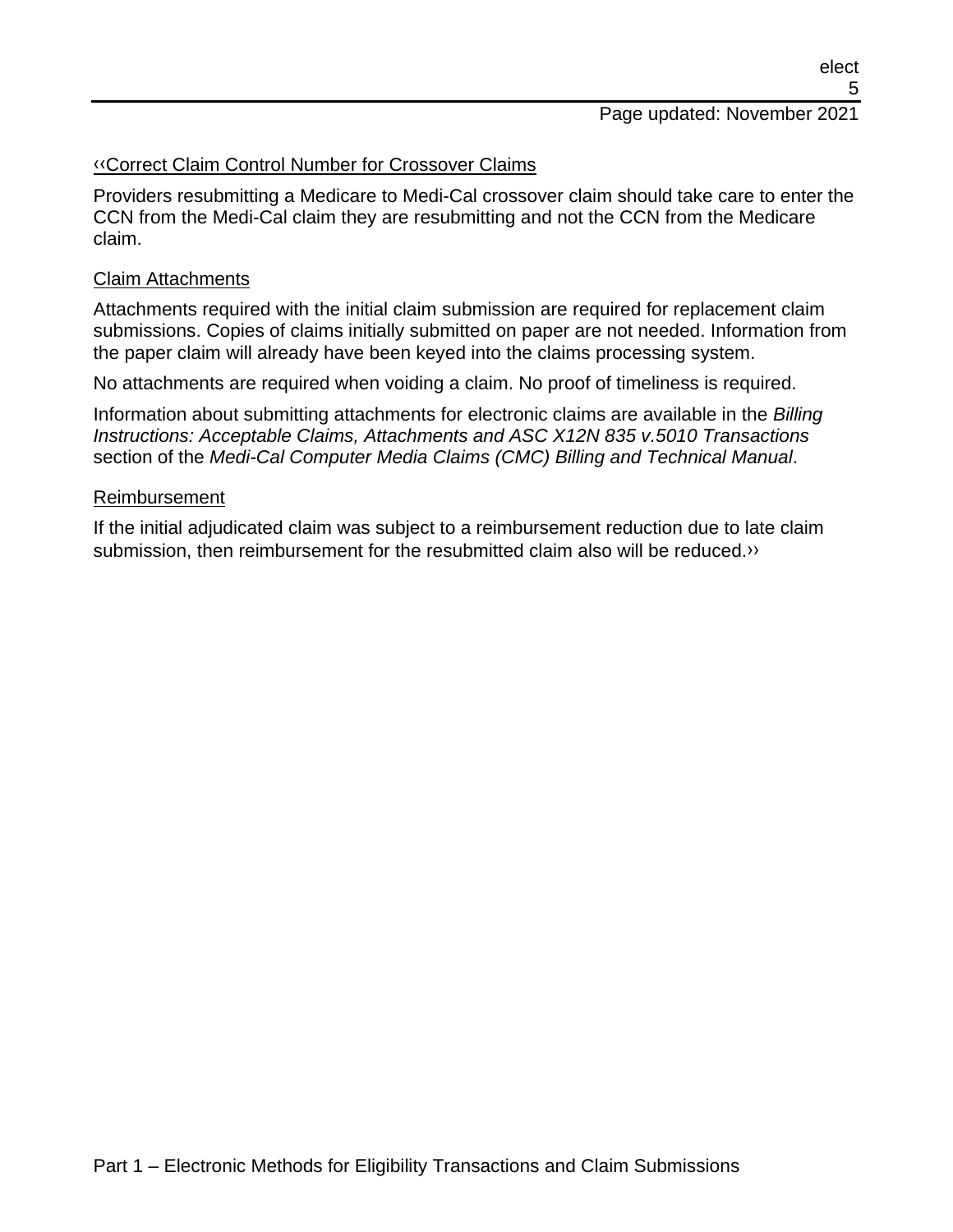### **Internet Professional Claim Submission System**

The Internet Professional Claim Submission (IPCS) system allows providers to submit single professional medical claims. IPCS does not perform online adjudication. For additional information, refer to the *Internet Professional Claim Submission (IPCS) User Guide*, which is available on the Medi-Cal website at *www.medi-cal.ca.gov*.

**Note**: Only professional medical claims may be submitted at this time. Institutional or vision claims may not be submitted using IPCS.

### **Medi-Cal Website**

The Medi-Cal website at *www.medi-cal.ca.gov* allows providers to verify recipient eligibility, clear Share of Cost and reserve Medi-Services.

**Note**: The Family PACT Web page, located on the Medi-Cal website, allows providers to perform client activation, inquiry, update, recertification and deactivation transactions. Information about the Family PACT Web page is available on the Web or in the *Family PACT Policies, Procedures and Billing Instructions (PPBI)* manual. For information about the PPBI manual, contact the Telephone Service Center (TSC) at 1-800-541-5555.

Providers who submit automated eligibility transactions on the Medi-Cal website need to limit the size of their data stream to 255 bytes or characters. The data stream is submitted through cookies set via their Internet browser. These providers should check their software manual for information about configuring their systems around this limitation.